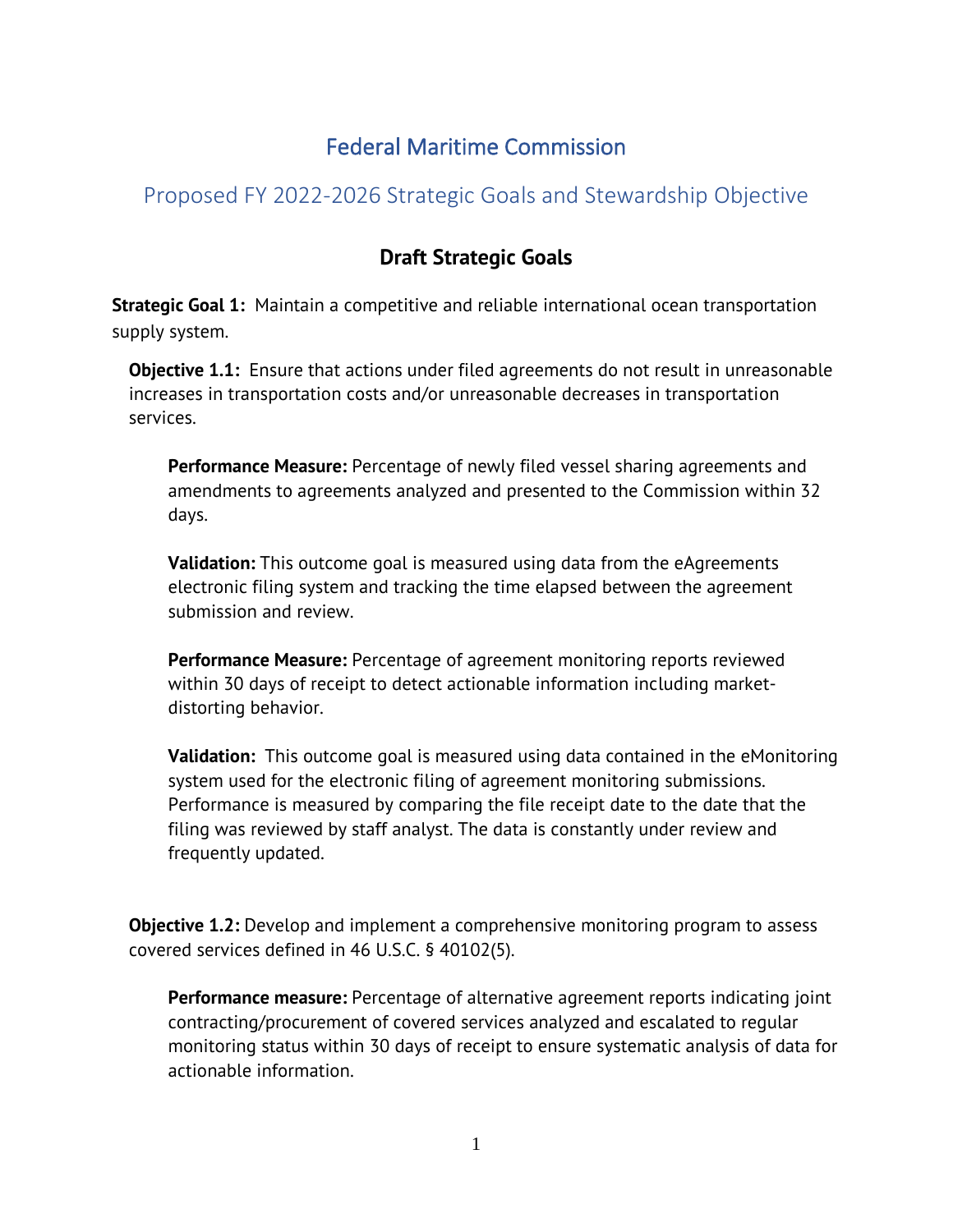**Validation:** This outcome goal is measured using data from a dedicated FMC email address. Performance is measured by reviewing information received via email and identifying whether reports indicating covered services are moved from this system to eMonitoring system within 30 days.

**Strategic Goal 2:** Protect the public from unlawful, unfair, and deceptive ocean transportation practices.

**Objective 2.1:** Identify and take action to deter unlawful, unfair, and deceptive practices.

**Performance Measure:** Percentage of enforcement actions taken under the Shipping Act successfully resolved through favorable judgment, settlement, compromise agreement, issuance of default judgment, or warning letter or notice.

**Validation:** This outcome goal is measured by examining enforcement case inventory and physically counting the number of cases resolved. The inventory is maintained for case load management, and monthly and quarterly reporting purposes. The data is constantly under review and frequently updated.

**Performance Measure**: After pre-enforcement contact and education from an Area Representative, percentage of contacted unlicensed OTIs that submit license applications in response.

**Validation:** This outcome goal is measured by correlating Area Representatives approved pre-enforcement case inventory with the data and notices on the status of Ocean Transportation Intermediary (OTI) licenses. This data is collected and maintained by the Bureau of Certification and Licensing on the Regulated Persons Index (RPI) and the list of FMC Licensed & Bonded OTIs. The data is constantly under review and frequently updated.

**Objective 2.2:** Prevent public harm through licensing and financial responsibility requirements.

**Performance Measure:** Percentage of decisions on completed OTI license applications rendered within 60 calendar days of receipt, facilitating lawful operation of OTIs with appropriate character and experience requirements.

**Validation:** This outcome goal is measured by comparing the total number of OTI applications assigned to an analyst (X) and the number of renewals completed by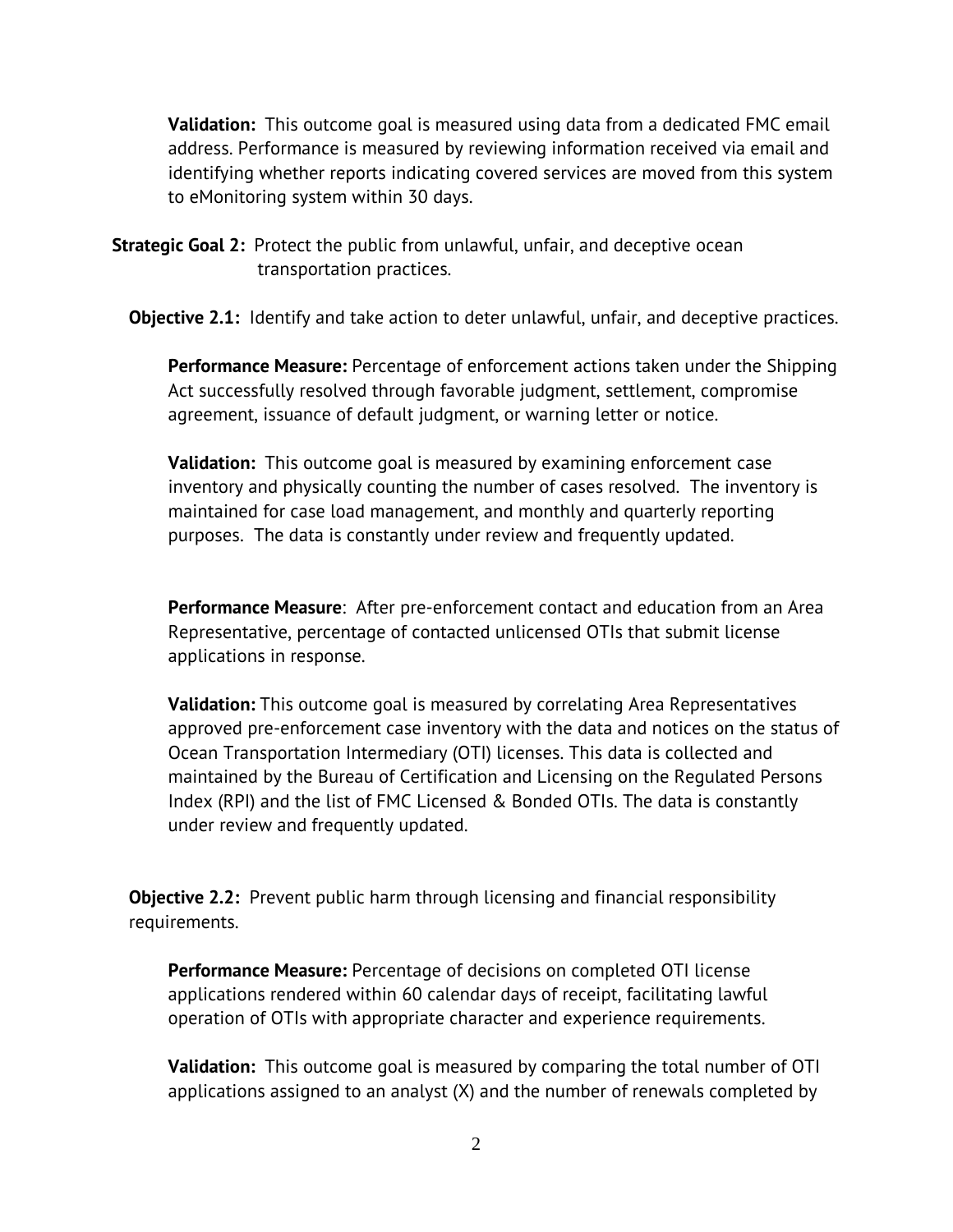an analyst on or before the  $60<sup>th</sup>$  calendar day following assignment (Y) during a specific time period. The outcome goal is calculated as  $(Y / X)$  x 100 = %

**Performance Measure**: Percentage of license renewals completed on or prior to the 3-year renewal deadlines to timely verify regulatory compliance.

**Validation:** The Completion Status Report, generated in the license renewal system, provides the total number of renewals completed (X) and the number of renewals completed on or before the renewal deadline (Y) during a specific time period. The outcome goal is calculated as  $(Y / X)$  x 100 = %

**Performance Measure:** Percentage of PVOs examined during the year that have the full financial coverage required by regulation to protect against loss from nonperformance or casualty.

**Validation:** This outcome goal is measured by comparing reported financial coverage amounts against required coverage amounts. Approximately 200 cruise vessels are registered in and monitored by the Commission's Passenger Vessel (Cruise) Operator program. Operators covered by this program file semi-annual, monthly, and weekly unearned passenger revenue reports. This information is used to compare reported coverage against required coverage amounts.

**Objective 2.3:** Enhance public awareness of agency resources, remedies, and regulatory requirements through education and outreach.

**Performance Measure:** Percentage of Commission issuances, orders, and reports available through the Commission's website within 5 working days of receipt.

**Validation:** This outcome goal is measured by reviewing the workflow processes for posting documents to the Commission's website docket activity logs. The date that each docket activity log is updated with new filings or issuances is compared to the date the document is filed with or issued by the Commission in a particular proceeding. The case logs are used on a daily basis by agency staff and by the public, and as such, any discrepancies are discovered and remedied quickly.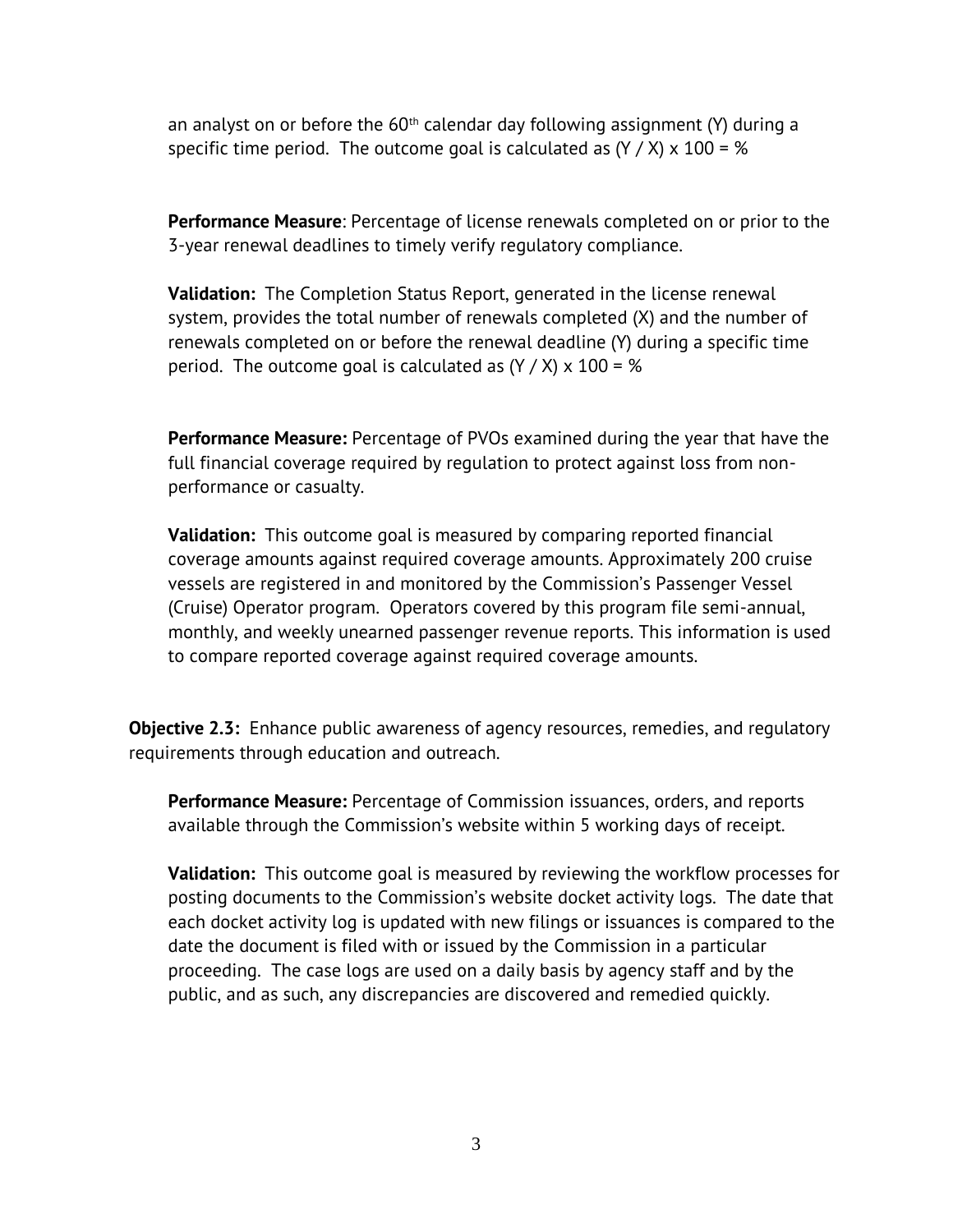**Objective 2.4:** Impartially and timely resolve international shipping disputes through alternative dispute resolution and adjudication.

**Performance Measure:** Percentage of dispute resolution matters closed within 6 months of request for assistance.

**Validation:** This outcome goal is measured using data maintained by the Commission on each dispute resolution matter opened. Cases are opened upon the request of the public for assistance and are subject to the normal fluctuations in businesses and consumers seeking help from the Commission. Cases are closed upon resolution, voluntary termination by the parties, refusal to participate or failure to respond by a party or when the CADRS mediator determines that particular issues prevent the possibility for successful resolution.

**Performance Measure:** Percentage of formal complaints or Commission-initiated orders of investigation completed within 2 years of filing or Commission initiation.

**Validation:** This outcome goal is measured by using docket activity logs maintained by the Commission and used for docket management, and monthly and annual reporting purposes. The docket logs are used on a daily basis by agency staff and by the public, and as such, any discrepancies are discovered and remedied quickly.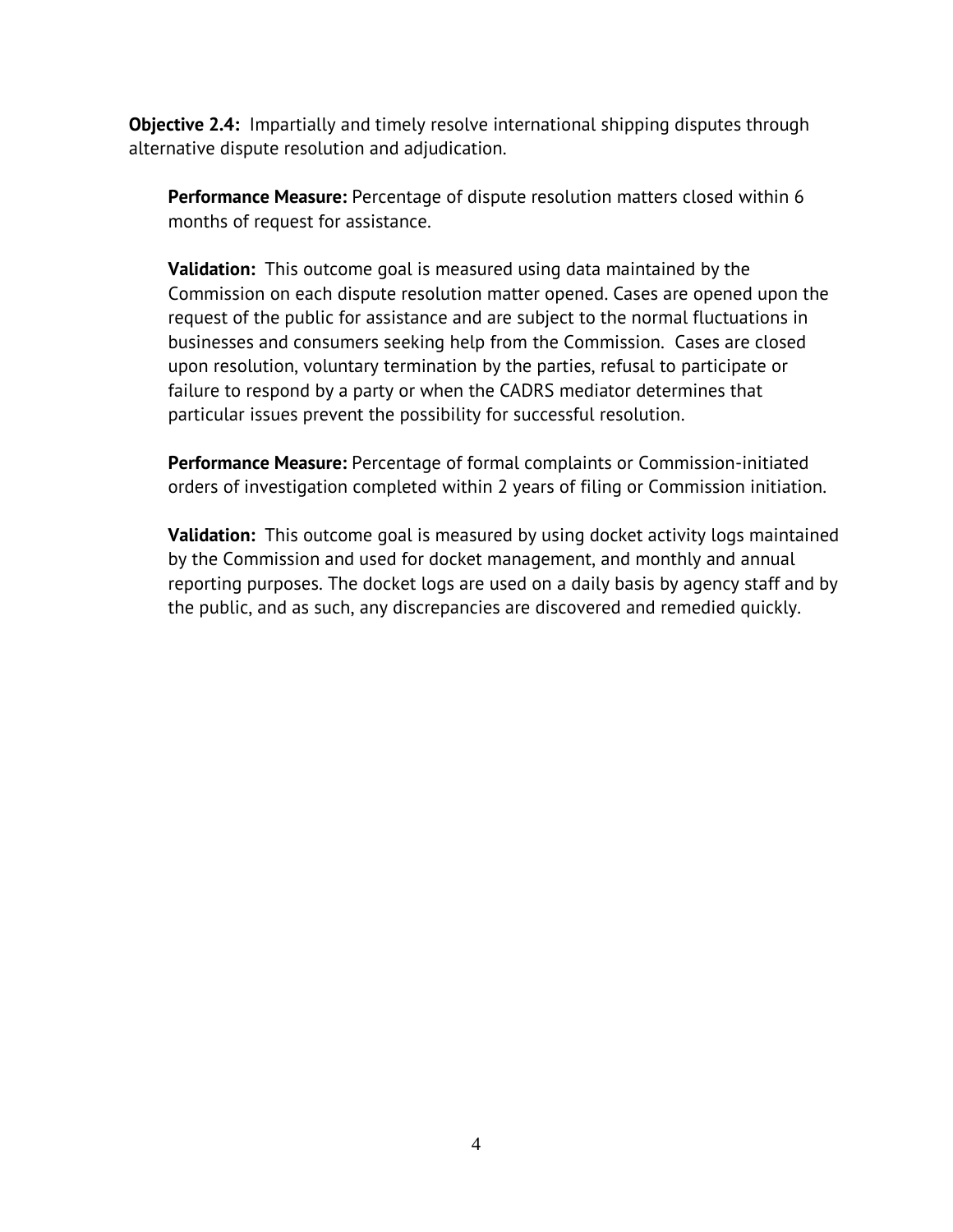### Draft Stewardship Objective

#### **Stewardship Objective: Advance the FMC's mission through organizational excellence and efficiency.**

**Stewardship Sub-objective 1**: Strengthen infrastructure and effective resource management.

**S.1.1.** Manage risks and continue mission essential operations.

**Performance Measure**: COOP activities, including annual training, quarterly notification exercises, and an annual COOP exercise conducted throughout the year consistent with the FMC COOP Plan.

**Validation:** Complete and document all activities between July 1 and June 30. Sources include annual training materials and sign-in sheets/confirmation emails and after-action reports.

**S.1.2.** FMC's financial management systems and practices demonstrate fiscal responsibility and proper accounting.

**Performance Measure**: Achieve an 'unmodified (clean) opinion' from the Independent Auditors on the Commission's fiscal year's end financial statements. (Data: Office Inspector General Independent Auditor's Report)

**Validation:** This outcome goal is a 'unmodified (clean) opinion' by the Office of the Inspector General's Report on findings from the independent auditor's review of the FMC's annual financial statements and internal controls over financial reporting. Each year, the independent auditors review approximately seventy-five processes, documents, procedures, checklists, transaction types, reports, etc. that are all considered as part of the overall final assessment.

**S.1.3** Information Technology is optimized and IT systems are protected.

**Performance Measure:** Percentage of the overall cybersecurity compliance with mandates that are issued.

**Validation:** This objective is measured through the report card from the Cybersecurity and Infrastructure Security Agency (CISA) report card.